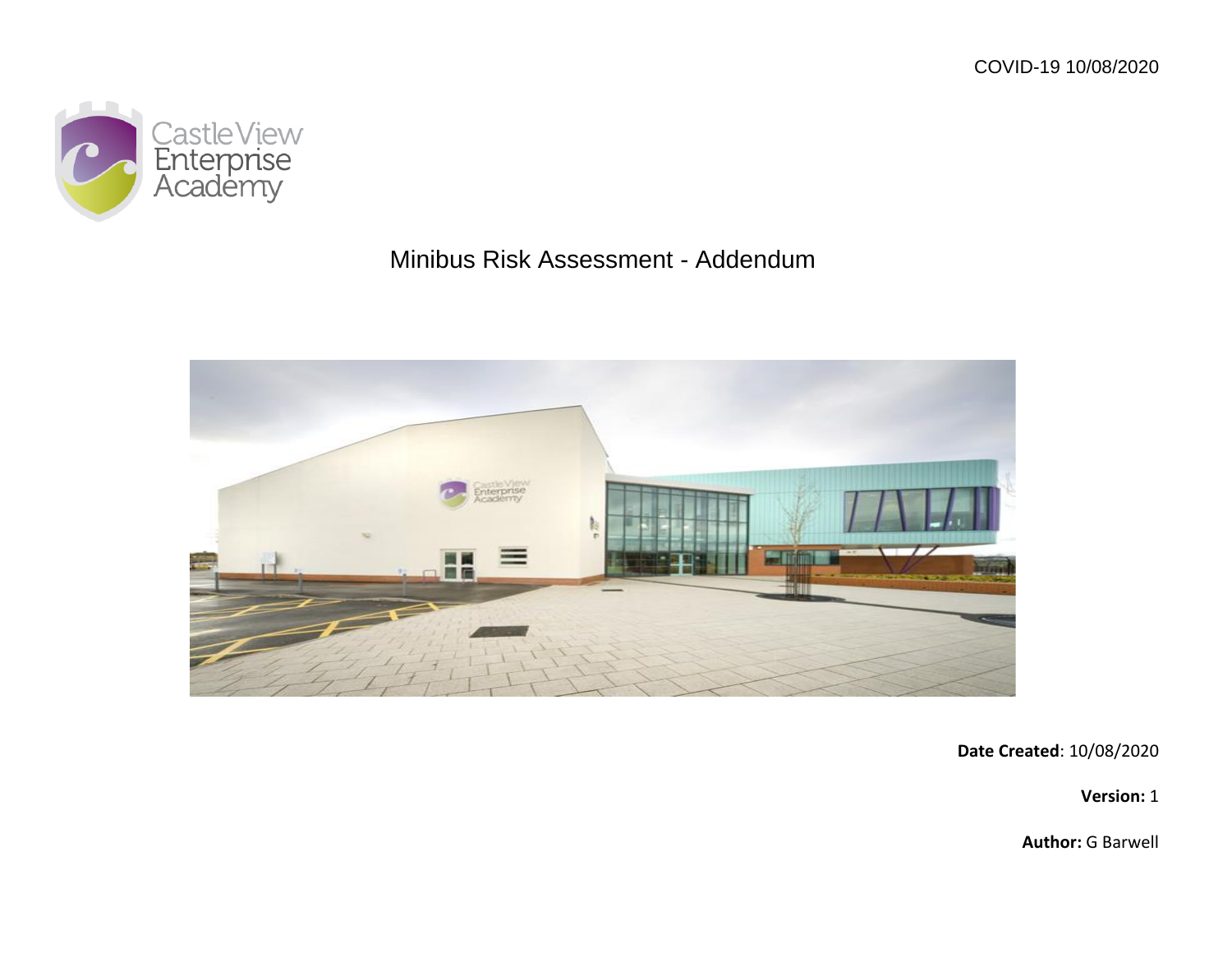| <b>Castle View</b>                                                                                                   | <b>Department</b>                                                                                   |                                                           |                                 | Date of assessment:                                                                                                                                                                                                                                                                                                                                                                                                                                                                                                                                                                                                                                                                                                                                                                                                               | Date of previous        | <b>Review date:</b> |
|----------------------------------------------------------------------------------------------------------------------|-----------------------------------------------------------------------------------------------------|-----------------------------------------------------------|---------------------------------|-----------------------------------------------------------------------------------------------------------------------------------------------------------------------------------------------------------------------------------------------------------------------------------------------------------------------------------------------------------------------------------------------------------------------------------------------------------------------------------------------------------------------------------------------------------------------------------------------------------------------------------------------------------------------------------------------------------------------------------------------------------------------------------------------------------------------------------|-------------------------|---------------------|
| <b>Enterprise Academy</b>                                                                                            |                                                                                                     |                                                           |                                 |                                                                                                                                                                                                                                                                                                                                                                                                                                                                                                                                                                                                                                                                                                                                                                                                                                   | assessment:             |                     |
|                                                                                                                      | <b>Facilities</b>                                                                                   |                                                           |                                 | 10/08/2020 (addendum)                                                                                                                                                                                                                                                                                                                                                                                                                                                                                                                                                                                                                                                                                                                                                                                                             | 12/01/2020              | 10/01/2021          |
| Section:                                                                                                             | <b>Description of trip:</b>                                                                         |                                                           | Persons involved in assessment: |                                                                                                                                                                                                                                                                                                                                                                                                                                                                                                                                                                                                                                                                                                                                                                                                                                   | <b>Number of pages:</b> |                     |
| Mini Bus trip/Daily<br>Pick up and drop offs                                                                         | Transportation of pupils and/or staff using<br>academy mini bus with qualified authorised<br>driver |                                                           | Gareth Barwell                  |                                                                                                                                                                                                                                                                                                                                                                                                                                                                                                                                                                                                                                                                                                                                                                                                                                   | $\overline{2}$          |                     |
| <b>HAZARD</b><br><b>AREA/ACTIVITY</b>                                                                                | <b>PERSONS AT RISK</b>                                                                              | <b>SIGNIFICANT RISKS TO</b><br><b>HEALTH &amp; SAFETY</b> |                                 | <b>CONTROLS</b>                                                                                                                                                                                                                                                                                                                                                                                                                                                                                                                                                                                                                                                                                                                                                                                                                   |                         |                     |
| <b>Coach travel to resort</b><br>Road traffic accident<br><b>Vehicle mechanical</b><br>breakdown<br>Trip, slip, fall | All involved                                                                                        | Injury, death                                             |                                 | Academy has procedures to follow in the event of a breakdown e.g.<br>$\blacksquare$<br>on a motorway<br>Minibus is fitted with seat belts and staff ensure pupils use them<br>Supervision/staffing within appropriate guidelines<br>Suitable embarkation points<br>Close supervision and headcounts during any breaks in journey and<br>getting in and out of bus<br>In event of breakdown contact & follow emergency services directions<br>All must listen to explanations of emergency procedures<br>Pupils warned about reckless behaviour e.g. walking not running,<br>Remote supervision boundaries clearly set<br>Meeting points shown<br>Staff to be on duty at all times<br>Inappropriate behaviour controlled<br>Supervision/staffing within appropriate guidelines<br>Staff to be seated amongst the students on board |                         |                     |
| <b>Exposure to weather</b><br>Cold<br>Heat<br>Rain<br><b>Snow</b>                                                    | All involved                                                                                        | Cold injury, heat injury,<br>sunstroke, hypothermia       |                                 | Consider possible weather conditions and plan appropriate<br>programme, clothing and equipment<br>Plan for pupils who may/do not bring suitable kit check before<br>departure and/or bring spares (sun screen)<br>Daily weather forecast obtained and plans adjusted accordingly                                                                                                                                                                                                                                                                                                                                                                                                                                                                                                                                                  |                         |                     |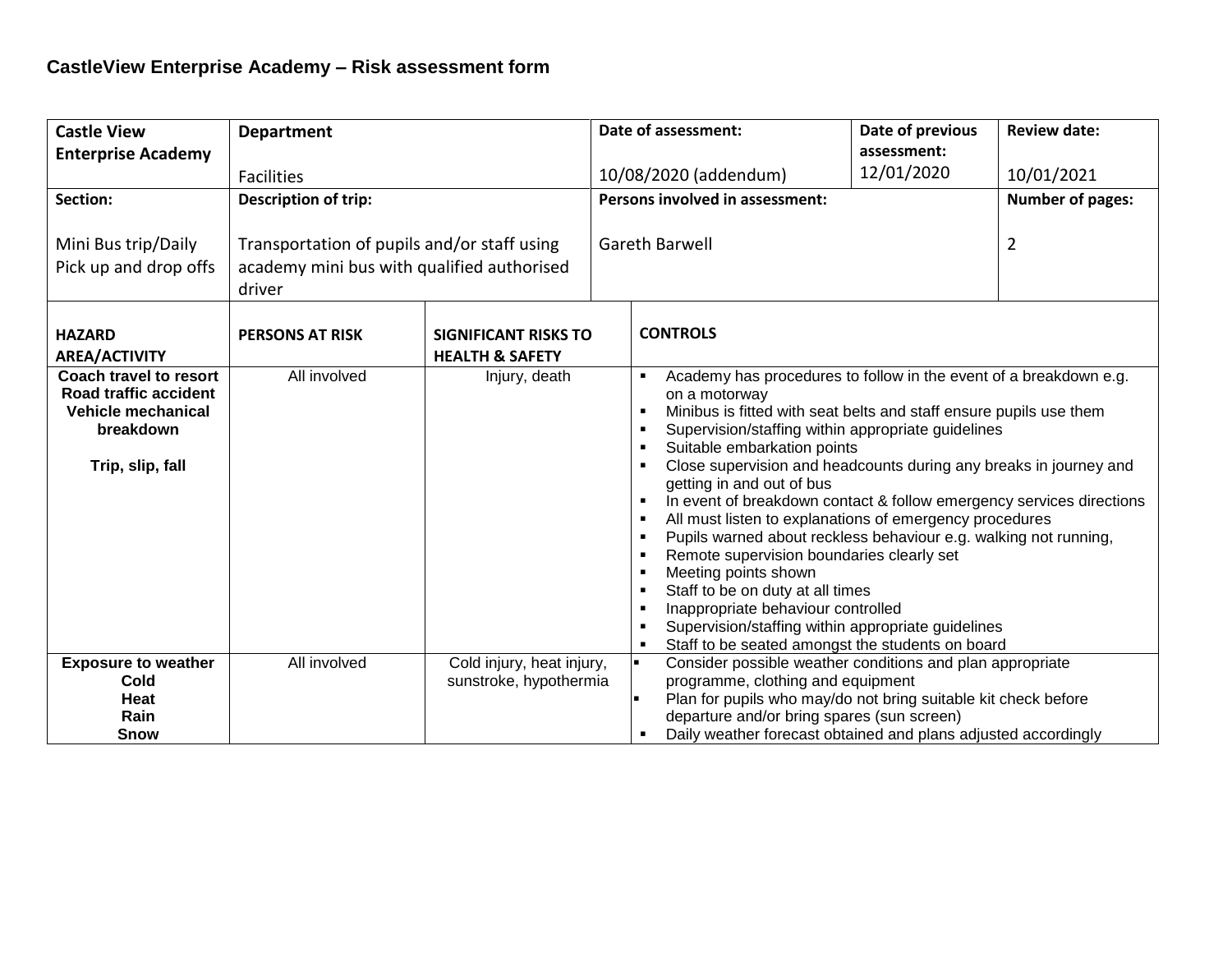## **CastleView Enterprise Academy – Risk assessment form**

| <b>Public</b><br><b>Child protection</b>                                              | <b>Students</b>  | Psychological harm<br>Physical harm | Students closely supervised<br>Students encouraged to report any unseemly or unacceptable<br>behaviour from public<br>Students briefed on how to behave around the public<br>Students know where & how to contact staff at all times<br>Changing rooms have member of staff near by                                                                                                                                                                                                                                                           |
|---------------------------------------------------------------------------------------|------------------|-------------------------------------|-----------------------------------------------------------------------------------------------------------------------------------------------------------------------------------------------------------------------------------------------------------------------------------------------------------------------------------------------------------------------------------------------------------------------------------------------------------------------------------------------------------------------------------------------|
| <b>Medical Conditions</b><br>Asthma attack<br>Diabetic related<br>conditions          | Certain students | Illness, injury or death            | Academy child protection policies and procedures followed<br>At least 1 leader with each group to have first aid knowledge/training<br>Leaders know how to call emergency services<br>Pupils and parents are reminded to provide individual medication and<br>this is kept securely & under the right conditions.<br>Staff aware of student medical conditions<br>First aid and travel sickness equipment carried<br>Mobile phones carried if available and charged/numbers exchanged<br>Emergency contacts with school/head teacher arranged |
| <b>Behaviour</b><br><b>Drunkenness</b><br><b>Child protection</b><br>Trip, slip, fall | <b>Students</b>  | Injury, death, illness              | Students briefed regarding no alcohol<br>Agreed standards of behaviour<br>Adequate supervision                                                                                                                                                                                                                                                                                                                                                                                                                                                |